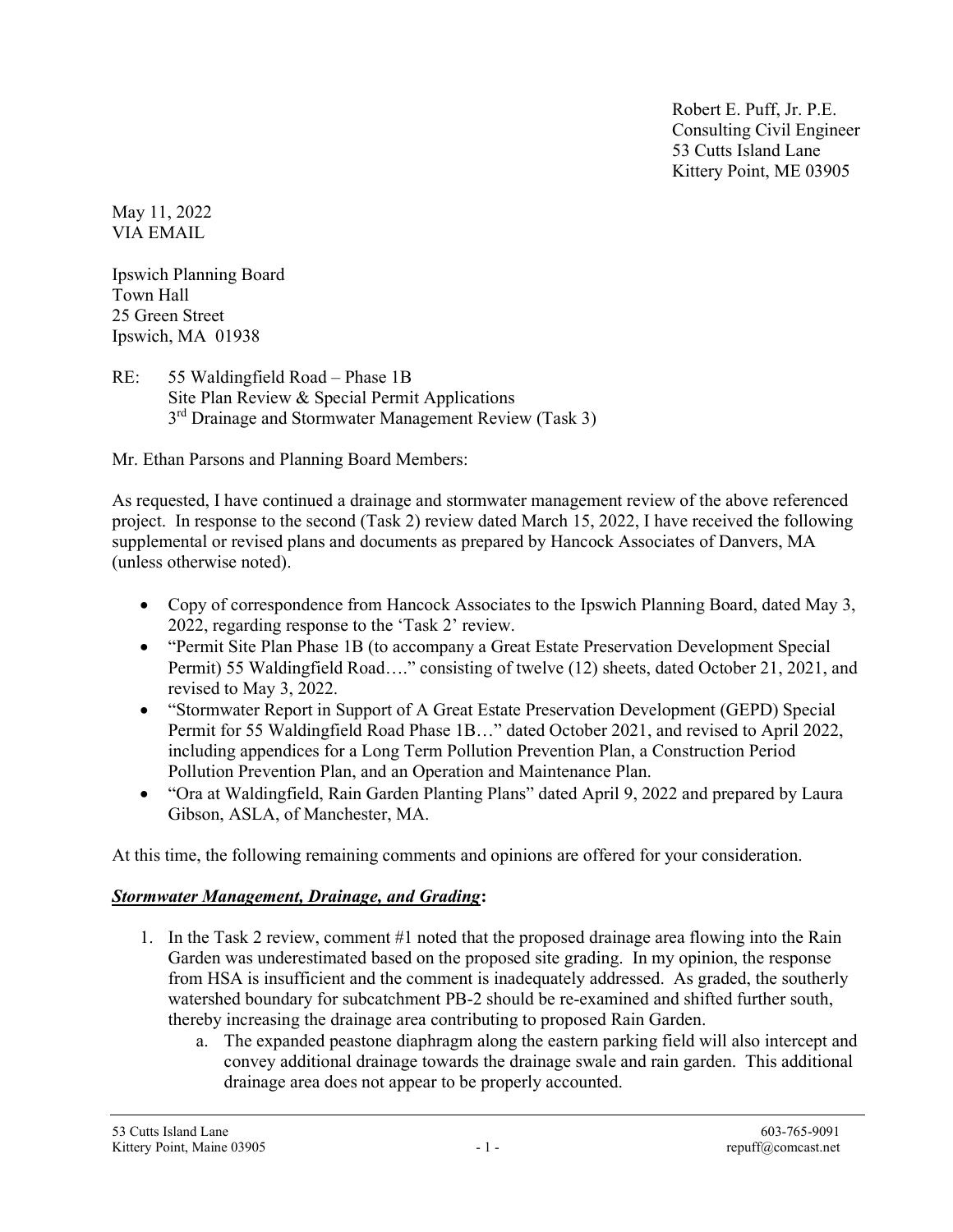- b. Clarify why the peastone area in subcatchment PB-2 is decreased by more than one third and the grass area more than doubles. No significant difference in surface treatment was observed when comparing this revision to the prior submittal.
- 2. On plan sheet 3, the limits of driveway widening should be specified and coordinated with the driveway widening limits specified in the Phase 1A development proposal.
- 3. Coordinate the weir length specified on the plan and detail with that used in the calculations.
- 4. The following construction details were provided on prior plan submissions, but do not appear on the current revision, and should be added back onto the plan set.
	- a. Peastone Diaphragm cross section.
	- b. Construction Entrance detail.
	- c. Cross section specifying Rain Garden planting media and minimum depth.

## **DEP Stormwater Management Standards:**

- 1. Standard 4 In the 'Long Term Pollution Protection Plan' under the heading 'Winter Road Salt and/or Sand use and storage restrictions' it is stated that salt storage piles be located outside of the 100 year buffer zone and shall be covered. It is strongly suggested that permanent on-site salt storage piles be discouraged by the Planning Board unless a building enclosure is provided.
- 2. Standard 8 In the 'Construction Pollution Prevent Plan' coordinate the timing of inspections. The narrative description contained in the 'Inspection Schedule and Procedures' differs from that contained in the 'Inspection Schedule and Evaluation Checklist.'

Additional Planning Board Considerations: The following items are suggested for consideration by the Planning Board in relation to quality assurance and long term care of the drainage and stormwater management infrastructure.

- 1. To ensure that construction of the stormwater management system is conducted in accordance with the design, an as-built plan of the completed project should be submitted to the Planning Board along with a report from the engineer of record indicating whether or not construction complies with the design intent. The as-built plan and engineering report should also be appended to the final version of the 'Operation and Maintenance Plan' prepared for the stormwater management system, for the property owner's future use and reference.
- 2. Because existing topographical depressions within the property are being utilized as part of the stormwater management system, any earthwork that would alter these depressions from what is proposed on the plans should be subject to appropriate hydrologic/hydraulic study and Planning Board review to ensure that the stormwater management design intent is not adversely impacted.
- 3. Consistent with the calculations, all roof runoff shall be conveyed to the Rain Garden. If cisterns are utilized to collect roof runoff, appropriate provision shall be made to convey overflow from the cisterns to the Rain Garden
- 4. The following documents are suggested to be incorporated as part of any Planning Board approval:
	- a. The 'Construction Period Pollution Prevention Plan' CPPPP) and the Stormwater Pollution Prevention Plan (SWPPP) to identify actions and responsibilities relative to sedimentation and erosion control during construction.
	- b. The 'Operation and Maintenance Plan' to provide guidance for the long term inspection and maintenance of the drainage and stormwater management systems.
	- c. The 'Long Term Pollution Prevention Plan' (LTPPP) to provide guidance relative to long term management of the site.